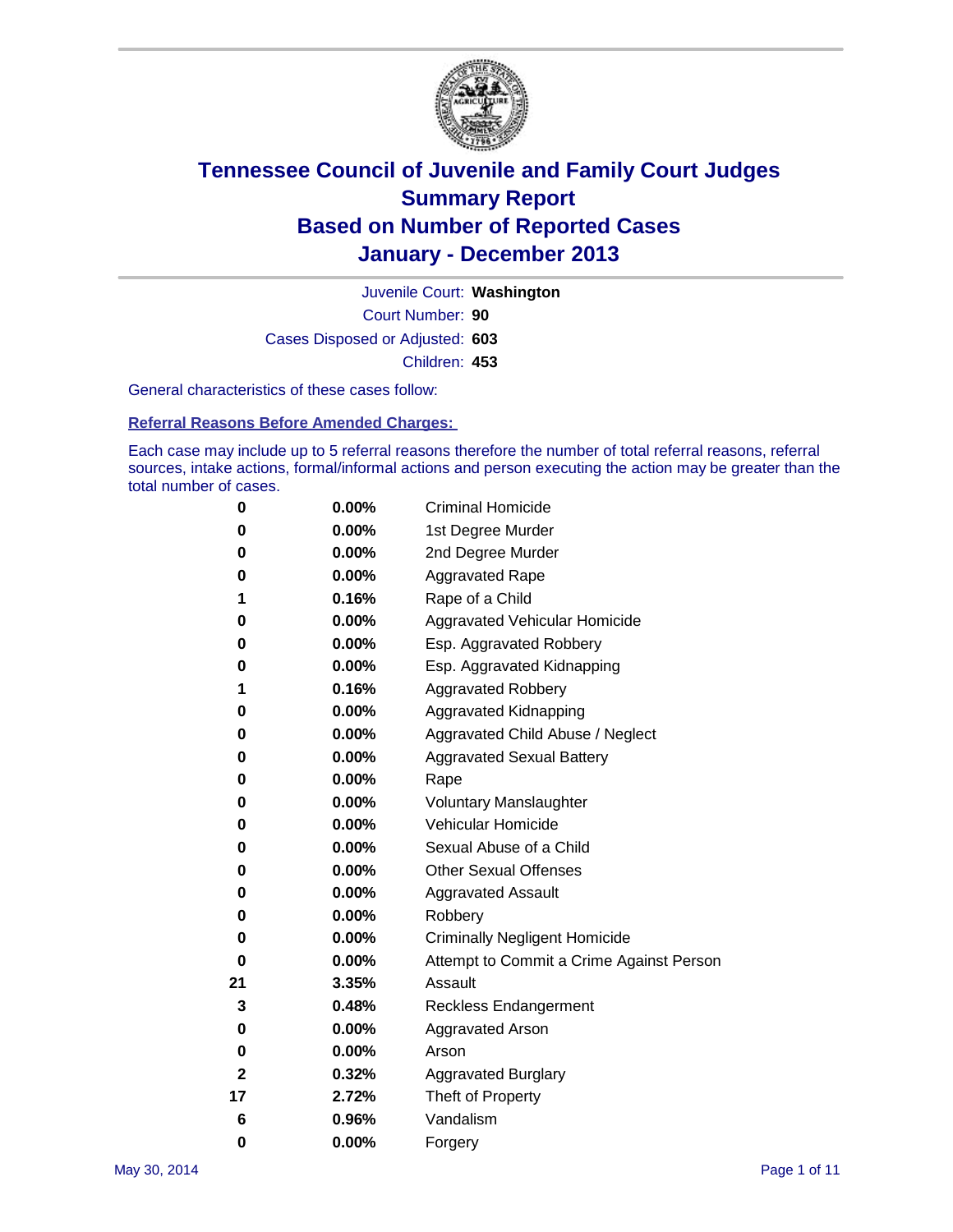

Court Number: **90** Juvenile Court: **Washington** Cases Disposed or Adjusted: **603** Children: **453**

#### **Referral Reasons Before Amended Charges:**

Each case may include up to 5 referral reasons therefore the number of total referral reasons, referral sources, intake actions, formal/informal actions and person executing the action may be greater than the total number of cases.

| 0            | 0.00%    | <b>Worthless Checks</b>                                     |
|--------------|----------|-------------------------------------------------------------|
| 0            | 0.00%    | Illegal Possession / Fraudulent Use of Credit / Debit Cards |
|              | 0.16%    | <b>Burglary</b>                                             |
| 0            | 0.00%    | Unauthorized Use of a Vehicle                               |
| 0            | 0.00%    | <b>Cruelty to Animals</b>                                   |
| 0            | 0.00%    | Sale of Controlled Substances                               |
| 16           | 2.56%    | <b>Other Drug Offenses</b>                                  |
| $\mathbf{2}$ | 0.32%    | <b>Possession of Controlled Substances</b>                  |
| 0            | 0.00%    | <b>Criminal Attempt</b>                                     |
| 1            | 0.16%    | Carrying Weapons on School Property                         |
| 1            | 0.16%    | Unlawful Carrying / Possession of a Weapon                  |
| 0            | 0.00%    | <b>Evading Arrest</b>                                       |
| 0            | 0.00%    | Escape                                                      |
| 0            | 0.00%    | Driving Under Influence (DUI)                               |
| 4            | 0.64%    | Possession / Consumption of Alcohol                         |
| 1            | 0.16%    | Resisting Stop, Frisk, Halt, Arrest or Search               |
| 0            | 0.00%    | <b>Aggravated Criminal Trespass</b>                         |
| $\mathbf 2$  | 0.32%    | Harassment                                                  |
| 0            | 0.00%    | Failure to Appear                                           |
| 7            | 1.12%    | Filing a False Police Report                                |
| 0            | 0.00%    | Criminal Impersonation                                      |
| 1            | 0.16%    | <b>Disorderly Conduct</b>                                   |
| 0            | 0.00%    | <b>Criminal Trespass</b>                                    |
| 3            | 0.48%    | <b>Public Intoxication</b>                                  |
| 0            | 0.00%    | Gambling                                                    |
| 107          | 17.09%   | Traffic                                                     |
| 0            | $0.00\%$ | <b>Local Ordinances</b>                                     |
| 0            | 0.00%    | Violation of Wildlife Regulations                           |
| 1            | 0.16%    | Contempt of Court                                           |
| 7            | 1.12%    | Violation of Probation                                      |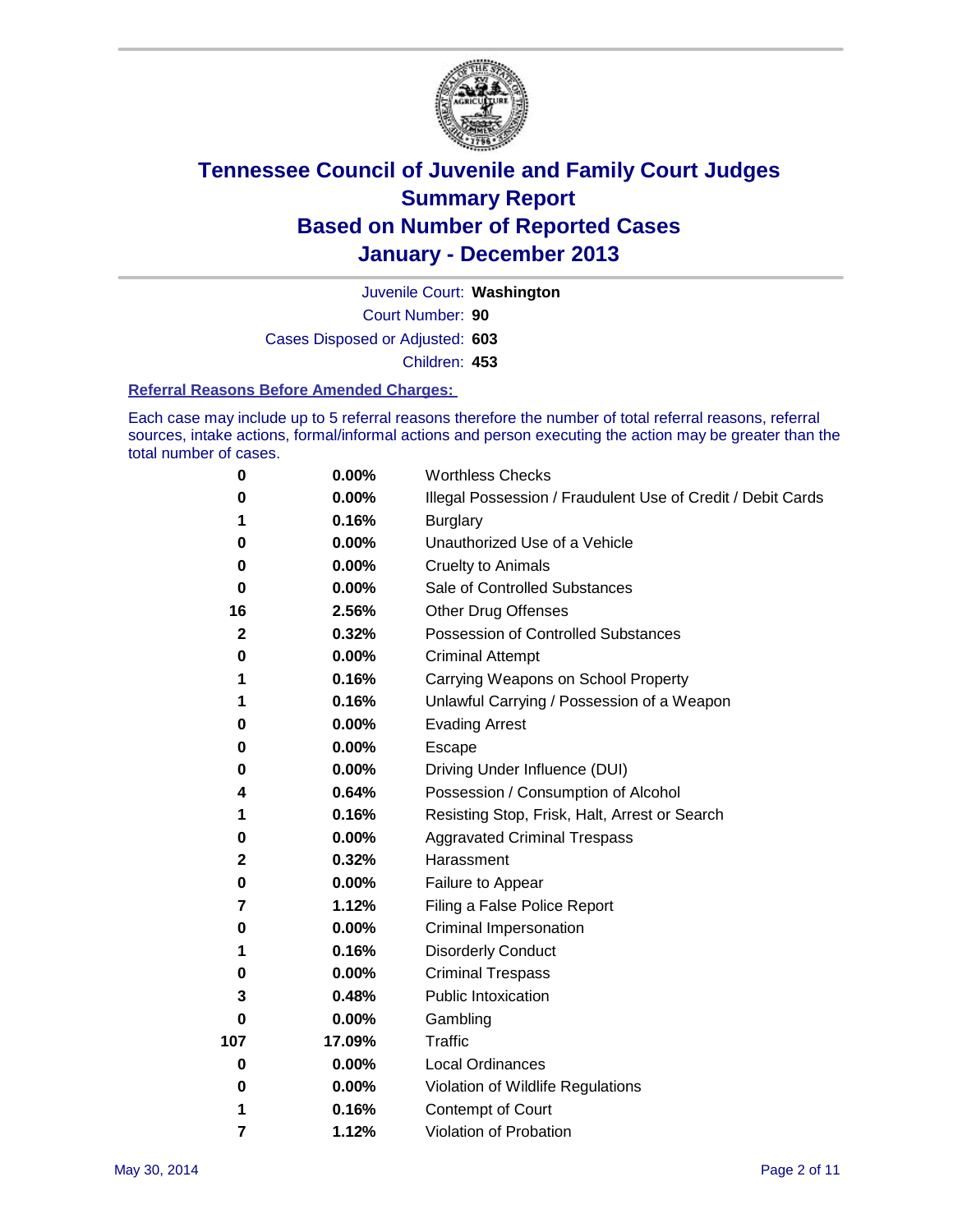

Court Number: **90** Juvenile Court: **Washington** Cases Disposed or Adjusted: **603** Children: **453**

#### **Referral Reasons Before Amended Charges:**

Each case may include up to 5 referral reasons therefore the number of total referral reasons, referral sources, intake actions, formal/informal actions and person executing the action may be greater than the total number of cases.

| 626 | 100.00%  | <b>Total Referrals</b>                 |
|-----|----------|----------------------------------------|
| 5   | 0.80%    | Other                                  |
| 0   | 0.00%    | <b>Consent to Marry</b>                |
| 0   | 0.00%    | <b>Request for Medical Treatment</b>   |
| 0   | 0.00%    | Child Support                          |
| 1   | 0.16%    | Paternity / Legitimation               |
| 12  | 1.92%    | Visitation                             |
| 54  | 8.63%    | Custody                                |
| 0   | $0.00\%$ | <b>Foster Care Review</b>              |
| 0   | $0.00\%$ | <b>Administrative Review</b>           |
| 262 | 41.85%   | <b>Judicial Review</b>                 |
| 1   | 0.16%    | Violation of Informal Adjustment       |
| 12  | 1.92%    | <b>Violation of Pretrial Diversion</b> |
| 7   | 1.12%    | <b>Termination of Parental Rights</b>  |
| 29  | 4.63%    | Dependency / Neglect                   |
| 0   | 0.00%    | <b>Physically Abused Child</b>         |
| 2   | 0.32%    | <b>Sexually Abused Child</b>           |
| 1   | 0.16%    | <b>Violation of Curfew</b>             |
| 0   | 0.00%    | Violation of a Valid Court Order       |
| 22  | 3.51%    | Possession of Tobacco Products         |
| 0   | $0.00\%$ | Out-of-State Runaway                   |
| 0   | $0.00\%$ | In-State Runaway                       |
| 3   | 0.48%    | Truancy                                |
| 9   | 1.44%    | Unruly Behavior                        |
| 1   | 0.16%    | Violation of Aftercare                 |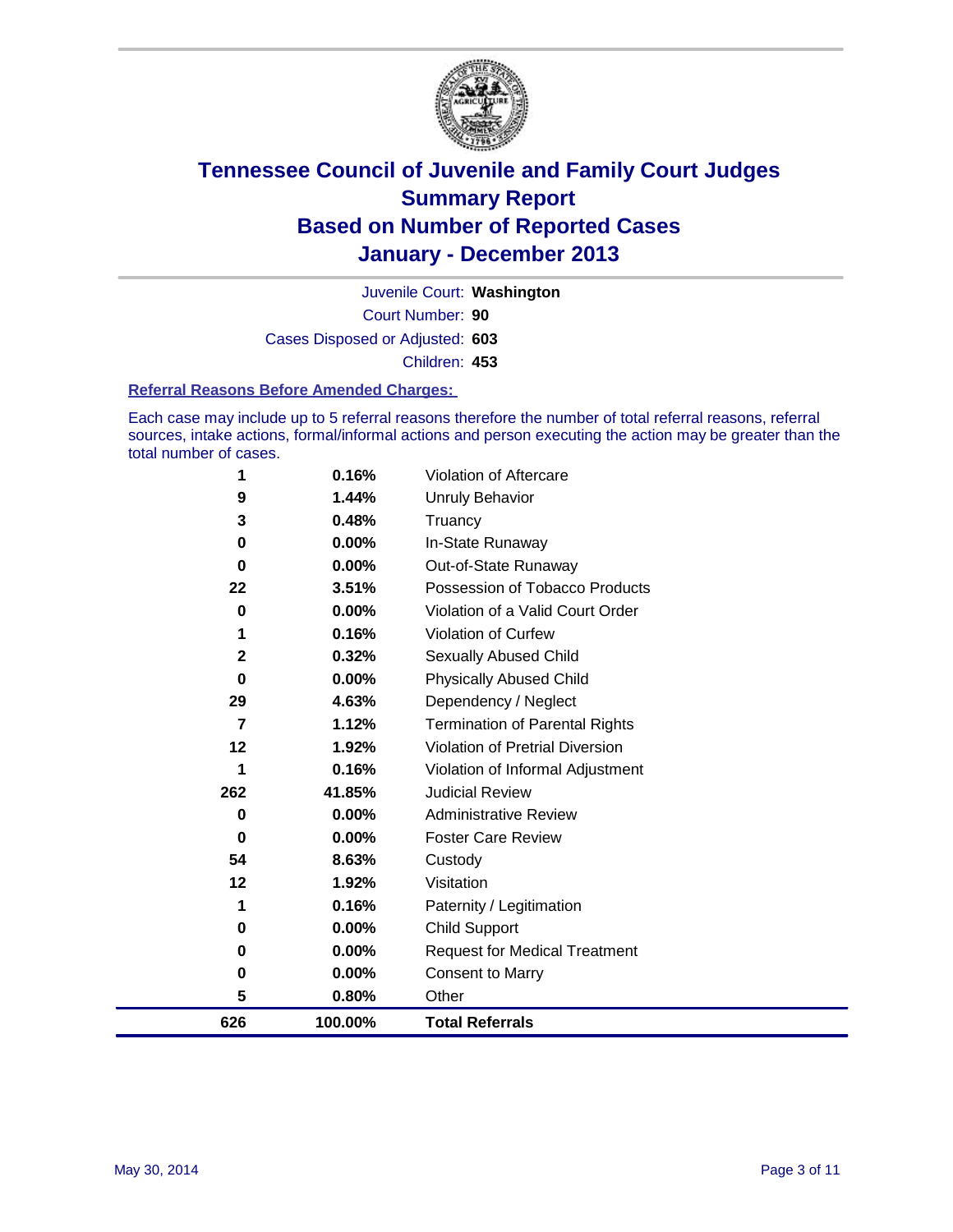

Court Number: **90** Juvenile Court: **Washington** Cases Disposed or Adjusted: **603** Children: **453 Referral Sources: 1**

### **31.79%** Law Enforcement **6.55%** Parents **8.63%** Relatives **0.00%** Self **4.15%** School **0.00%** CSA **9.74%** DCS **0.00%** Other State Department **0.00%** District Attorney's Office **38.50%** Court Staff **0.00%** Social Agency **0.16%** Other Court **0.32%** Victim **0.00%** Child & Parent **0.00%** Hospital **0.00%** Unknown **0.16%** Other **100.00% Total Referral Sources**

### **Age of Child at Referral: 2**

| 0            | 0.00%  | <b>Unknown</b>     |
|--------------|--------|--------------------|
| $\mathbf{2}$ | 0.44%  | Ages 19 and Over   |
| 149          | 32.89% | Ages 17 through 18 |
| 145          | 32.01% | Ages 15 through 16 |
| 47           | 10.38% | Ages 13 through 14 |
| 14           | 3.09%  | Ages 11 through 12 |
| 96           | 21.19% | Ages 10 and Under  |
|              |        |                    |

<sup>1</sup> If different than number of Referral Reasons (626), verify accuracy of your court's data.

<sup>2</sup> One child could be counted in multiple categories, verify accuracy of your court's data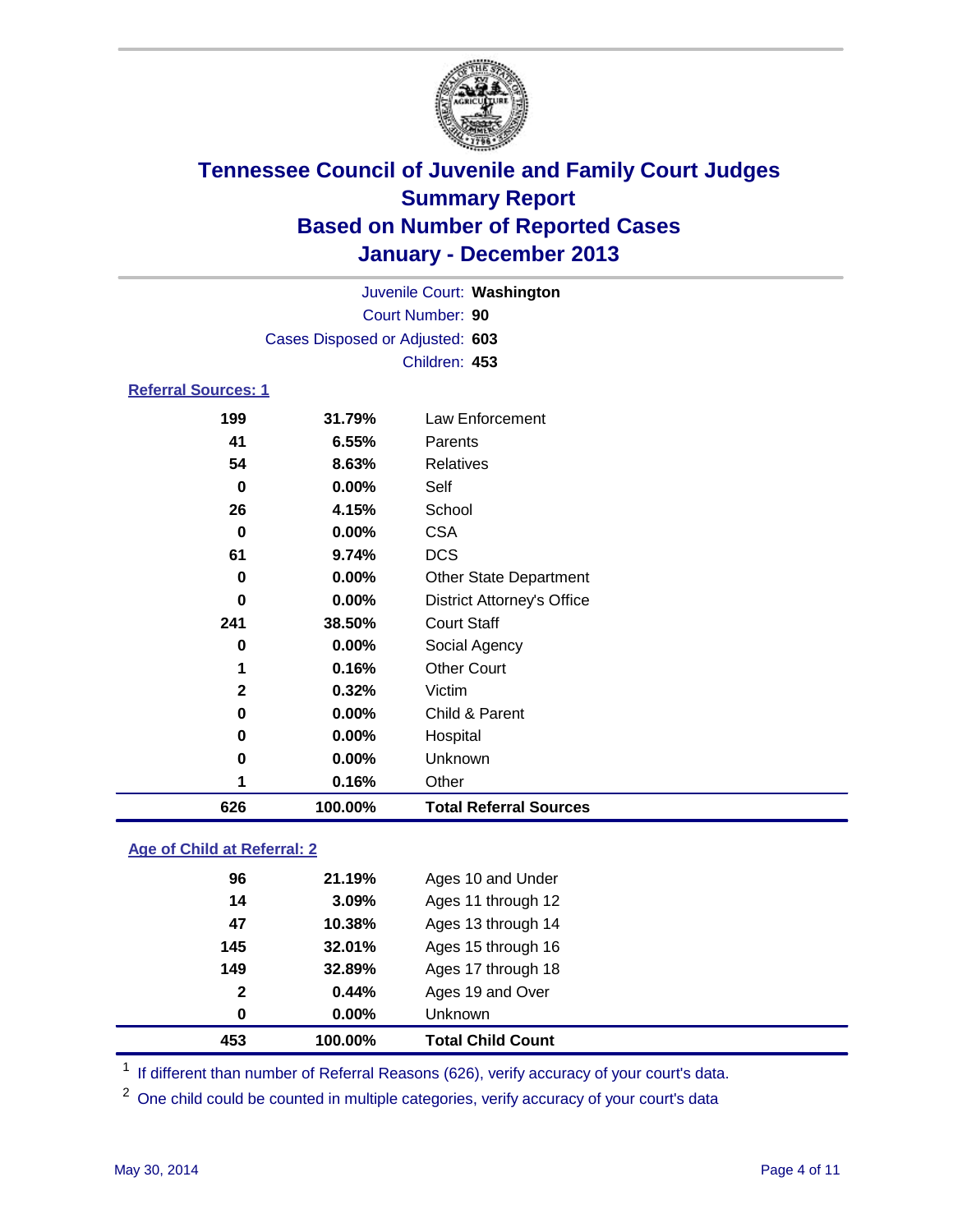

| Juvenile Court: Washington              |                                 |                          |  |  |
|-----------------------------------------|---------------------------------|--------------------------|--|--|
| Court Number: 90                        |                                 |                          |  |  |
|                                         | Cases Disposed or Adjusted: 603 |                          |  |  |
|                                         |                                 | Children: 453            |  |  |
| Sex of Child: 1                         |                                 |                          |  |  |
| 296                                     | 65.34%                          | Male                     |  |  |
| 157                                     | 34.66%                          | Female                   |  |  |
| $\bf{0}$                                | 0.00%                           | Unknown                  |  |  |
| 453                                     | 100.00%                         | <b>Total Child Count</b> |  |  |
| Race of Child: 1                        |                                 |                          |  |  |
| 441                                     | 97.35%                          | White                    |  |  |
| 3                                       | 0.66%                           | African American         |  |  |
| 0                                       | 0.00%                           | Native American          |  |  |
| 1                                       | 0.22%                           | Asian                    |  |  |
| 8                                       | 1.77%                           | Mixed                    |  |  |
| $\mathbf 0$                             | 0.00%                           | Unknown                  |  |  |
| 453                                     | 100.00%                         | <b>Total Child Count</b> |  |  |
| <b>Hispanic Origin: 1</b>               |                                 |                          |  |  |
| 20                                      | 4.42%                           | Yes                      |  |  |
| 433                                     | 95.58%                          | No                       |  |  |
| $\mathbf 0$                             | 0.00%                           | Unknown                  |  |  |
| 453                                     | 100.00%                         | <b>Total Child Count</b> |  |  |
| <b>School Enrollment of Children: 1</b> |                                 |                          |  |  |
| 372                                     | 82.12%                          | Yes                      |  |  |
| 80                                      | 17.66%                          | <b>No</b>                |  |  |
| 1                                       | 0.22%                           | Unknown                  |  |  |
| 453                                     | 100.00%                         | <b>Total Child Count</b> |  |  |

One child could be counted in multiple categories, verify accuracy of your court's data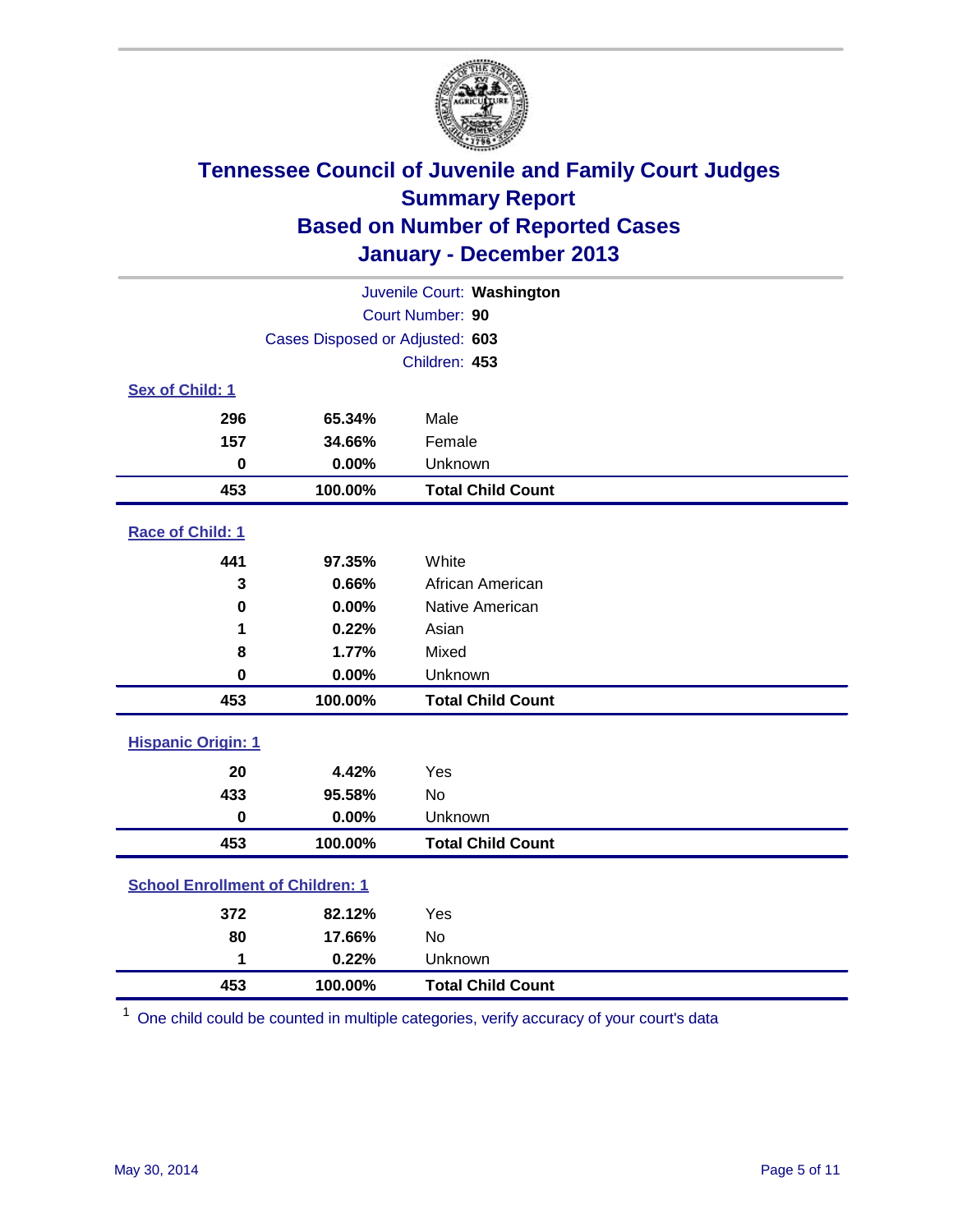

Court Number: **90** Juvenile Court: **Washington** Cases Disposed or Adjusted: **603** Children: **453**

### **Living Arrangement of Child at Time of Referral: 1**

| 453          | 100.00%  | <b>Total Child Count</b>     |
|--------------|----------|------------------------------|
|              | 0.22%    | Other                        |
| 0            | $0.00\%$ | Unknown                      |
| 3            | 0.66%    | Independent                  |
| $\mathbf{2}$ | 0.44%    | In an Institution            |
| 1            | 0.22%    | In a Residential Center      |
| 0            | $0.00\%$ | In a Group Home              |
| 12           | 2.65%    | With Foster Family           |
| 0            | 0.00%    | <b>With Adoptive Parents</b> |
| 80           | 17.66%   | <b>With Relatives</b>        |
| 52           | 11.48%   | With Father                  |
| 155          | 34.22%   | With Mother                  |
| 20           | 4.42%    | With Mother and Stepfather   |
| 10           | 2.21%    | With Father and Stepmother   |
| 117          | 25.83%   | With Both Biological Parents |
|              |          |                              |

### **Type of Detention: 2**

| 603 | 100.00%  | <b>Total Detention Count</b> |
|-----|----------|------------------------------|
| 0   | 0.00%    | Other                        |
| 580 | 96.19%   | Does Not Apply               |
| 0   | 0.00%    | <b>Unknown</b>               |
| 0   | $0.00\%$ | <b>Psychiatric Hospital</b>  |
| 0   | 0.00%    | Jail - No Separation         |
| 0   | $0.00\%$ | Jail - Partial Separation    |
| 0   | 0.00%    | Jail - Complete Separation   |
| 23  | 3.81%    | Juvenile Detention Facility  |
| 0   | $0.00\%$ | Non-Secure Placement         |
|     |          |                              |

<sup>1</sup> One child could be counted in multiple categories, verify accuracy of your court's data

<sup>2</sup> If different than number of Cases (603) verify accuracy of your court's data.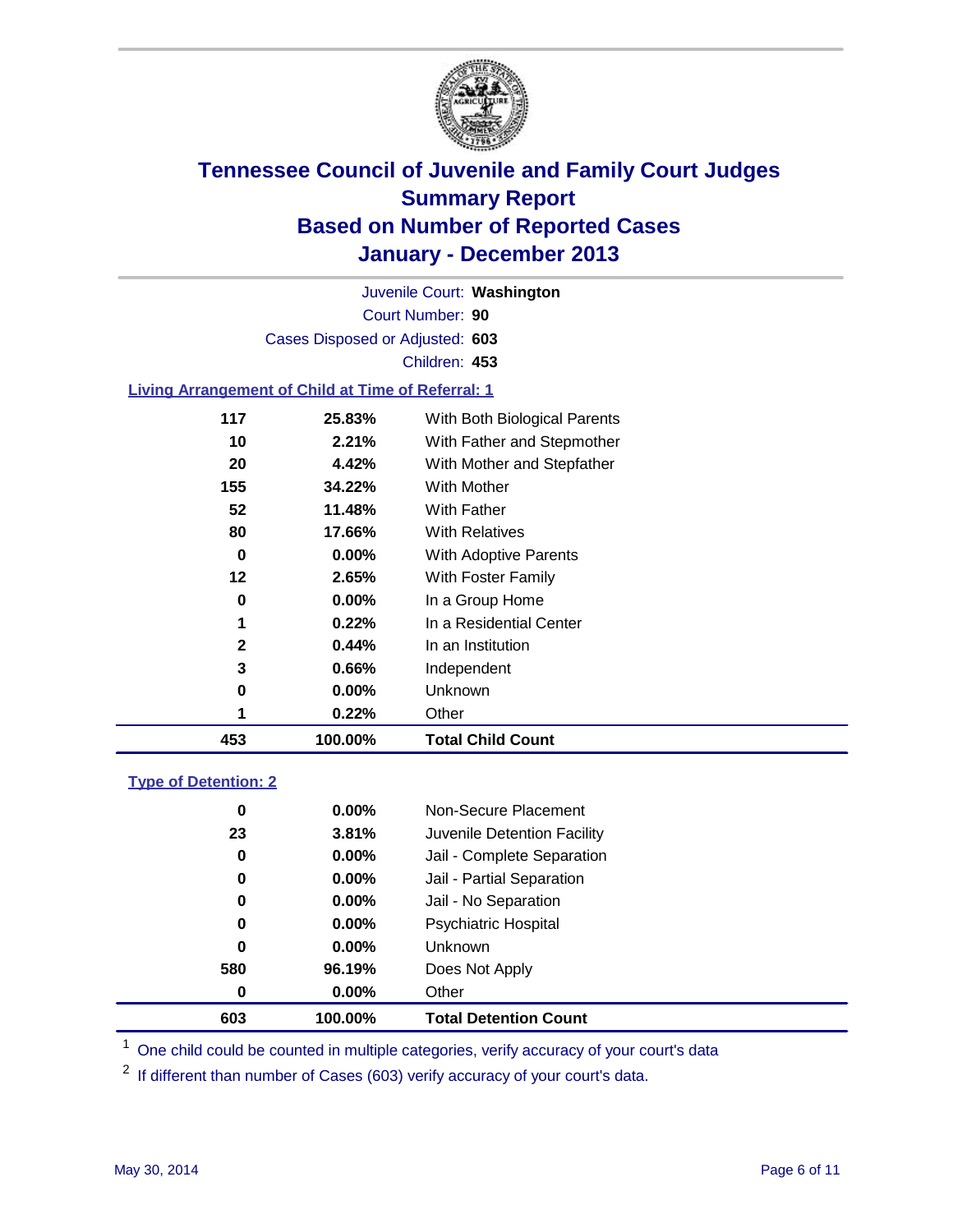

|                                                    | Juvenile Court: Washington      |                                      |  |  |  |  |
|----------------------------------------------------|---------------------------------|--------------------------------------|--|--|--|--|
|                                                    | Court Number: 90                |                                      |  |  |  |  |
|                                                    | Cases Disposed or Adjusted: 603 |                                      |  |  |  |  |
|                                                    | Children: 453                   |                                      |  |  |  |  |
| <b>Placement After Secure Detention Hearing: 1</b> |                                 |                                      |  |  |  |  |
| 14                                                 | 2.32%                           | Returned to Prior Living Arrangement |  |  |  |  |
| 1                                                  | 0.17%                           | Juvenile Detention Facility          |  |  |  |  |
| 0                                                  | 0.00%                           | Jail                                 |  |  |  |  |
| $\bf{0}$                                           | 0.00%                           | Shelter / Group Home                 |  |  |  |  |
| 6                                                  | 1.00%                           | <b>Foster Family Home</b>            |  |  |  |  |
| 1                                                  | 0.17%                           | <b>Psychiatric Hospital</b>          |  |  |  |  |
| 0                                                  | 0.00%                           | Unknown                              |  |  |  |  |
| 580                                                | 96.19%                          | Does Not Apply                       |  |  |  |  |
| 1                                                  | 0.17%                           | Other                                |  |  |  |  |
| 603                                                | 100.00%                         | <b>Total Placement Count</b>         |  |  |  |  |
| <b>Intake Actions: 2</b>                           |                                 |                                      |  |  |  |  |
|                                                    |                                 |                                      |  |  |  |  |
| 235                                                | 37.54%                          | <b>Petition Filed</b>                |  |  |  |  |
| $\bf{0}$                                           | 0.00%                           | <b>Motion Filed</b>                  |  |  |  |  |
| 127                                                | 20.29%                          | <b>Citation Processed</b>            |  |  |  |  |
| $\bf{0}$                                           | 0.00%                           | Notification of Paternity Processed  |  |  |  |  |
| 263                                                | 42.01%                          | Scheduling of Judicial Review        |  |  |  |  |
| $\bf{0}$                                           | 0.00%                           | Scheduling of Administrative Review  |  |  |  |  |
| 0                                                  | 0.00%                           | Scheduling of Foster Care Review     |  |  |  |  |
| 0                                                  | 0.00%                           | Unknown                              |  |  |  |  |
| 0                                                  | 0.00%                           | Does Not Apply                       |  |  |  |  |
| 1                                                  | 0.16%                           | Other                                |  |  |  |  |
| 626                                                | 100.00%                         | <b>Total Intake Count</b>            |  |  |  |  |

<sup>1</sup> If different than number of Cases (603) verify accuracy of your court's data.

<sup>2</sup> If different than number of Referral Reasons (626), verify accuracy of your court's data.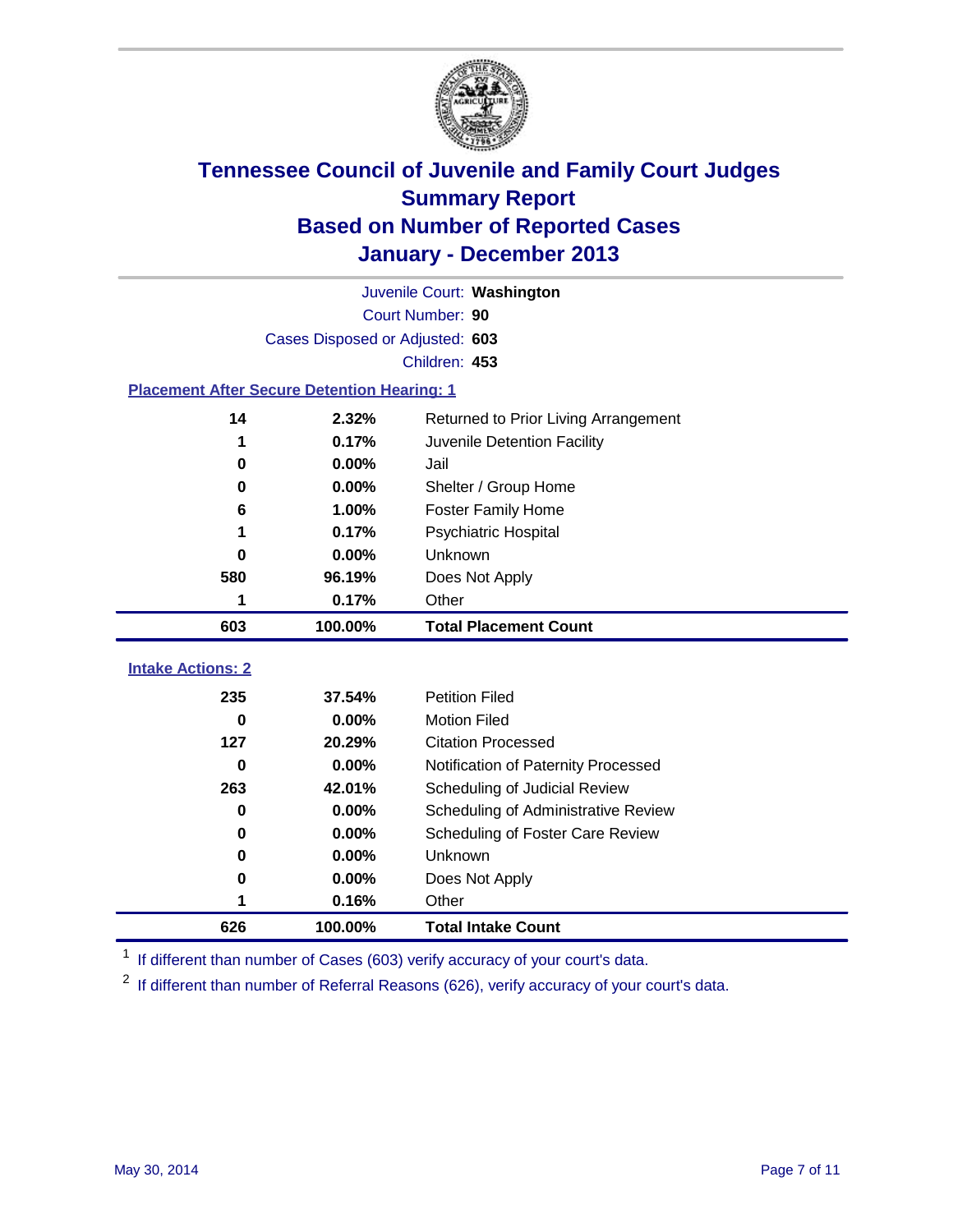

Court Number: **90** Juvenile Court: **Washington** Cases Disposed or Adjusted: **603** Children: **453**

### **Last Grade Completed by Child: 1**

| 64       | 14.13%  | Too Young for School     |
|----------|---------|--------------------------|
| $\bf{0}$ | 0.00%   | Preschool                |
| 0        | 0.00%   | Kindergarten             |
| 0        | 0.00%   | 1st Grade                |
| 0        | 0.00%   | 2nd Grade                |
| $\bf{0}$ | 0.00%   | 3rd Grade                |
| 1        | 0.22%   | 4th Grade                |
| 1        | 0.22%   | 5th Grade                |
| 4        | 0.88%   | 6th Grade                |
| 5        | 1.10%   | 7th Grade                |
| 20       | 4.42%   | 8th Grade                |
| 23       | 5.08%   | 9th Grade                |
| 79       | 17.44%  | 10th Grade               |
| 65       | 14.35%  | 11th Grade               |
| 4        | 0.88%   | 12th Grade               |
| 0        | 0.00%   | Non-Graded Special Ed    |
| 1        | 0.22%   | <b>GED</b>               |
| 12       | 2.65%   | Graduated                |
| $\bf{0}$ | 0.00%   | Never Attended School    |
| 174      | 38.41%  | Unknown                  |
| $\bf{0}$ | 0.00%   | Other                    |
| 453      | 100.00% | <b>Total Child Count</b> |

| <b>Enrolled in Special Education: 1</b> |
|-----------------------------------------|
|                                         |

| 453 | 100.00%  | <b>Total Child Count</b> |
|-----|----------|--------------------------|
| 0   | $0.00\%$ | <b>Unknown</b>           |
| 448 | 98.90%   | No                       |
| 5   | 1.10%    | Yes                      |
|     |          |                          |

One child could be counted in multiple categories, verify accuracy of your court's data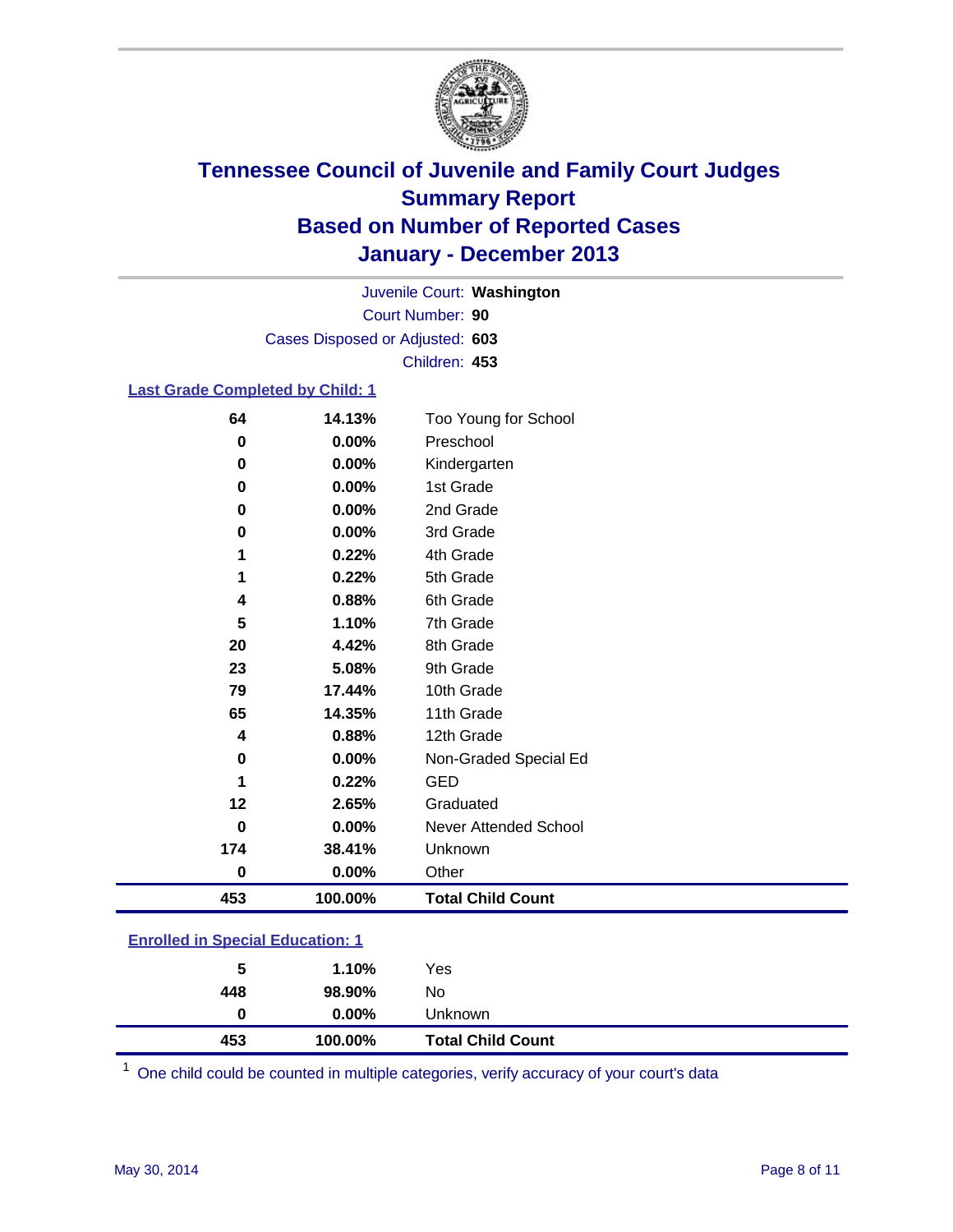

| Juvenile Court: Washington   |                                 |                           |  |  |
|------------------------------|---------------------------------|---------------------------|--|--|
|                              |                                 | Court Number: 90          |  |  |
|                              | Cases Disposed or Adjusted: 603 |                           |  |  |
|                              |                                 | Children: 453             |  |  |
| <b>Action Executed By: 1</b> |                                 |                           |  |  |
| 626                          | 100.00%                         | Judge                     |  |  |
| 0                            | $0.00\%$                        | Magistrate                |  |  |
| 0                            | $0.00\%$                        | <b>YSO</b>                |  |  |
| 0                            | $0.00\%$                        | Other                     |  |  |
| 0                            | $0.00\%$                        | Unknown                   |  |  |
| 626                          | 100.00%                         | <b>Total Action Count</b> |  |  |

### **Formal / Informal Actions: 1**

| 237 | 37.86%   | Dismissed                                        |
|-----|----------|--------------------------------------------------|
| 3   | 0.48%    | Retired / Nolle Prosequi                         |
| 18  | 2.88%    | <b>Complaint Substantiated Delinquent</b>        |
| 2   | 0.32%    | <b>Complaint Substantiated Status Offender</b>   |
| 13  | 2.08%    | <b>Complaint Substantiated Dependent/Neglect</b> |
| 0   | $0.00\%$ | <b>Complaint Substantiated Abused</b>            |
| 0   | $0.00\%$ | <b>Complaint Substantiated Mentally III</b>      |
| 13  | 2.08%    | Informal Adjustment                              |
| 34  | 5.43%    | <b>Pretrial Diversion</b>                        |
| 0   | 0.00%    | <b>Transfer to Adult Court Hearing</b>           |
| 0   | $0.00\%$ | Charges Cleared by Transfer to Adult Court       |
| 32  | 5.11%    | <b>Special Proceeding</b>                        |
| 0   | $0.00\%$ | <b>Review Concluded</b>                          |
| 1   | 0.16%    | Case Held Open                                   |
| 273 | 43.61%   | Other                                            |
| 0   | $0.00\%$ | <b>Unknown</b>                                   |
| 626 | 100.00%  | <b>Total Action Count</b>                        |

<sup>1</sup> If different than number of Referral Reasons (626), verify accuracy of your court's data.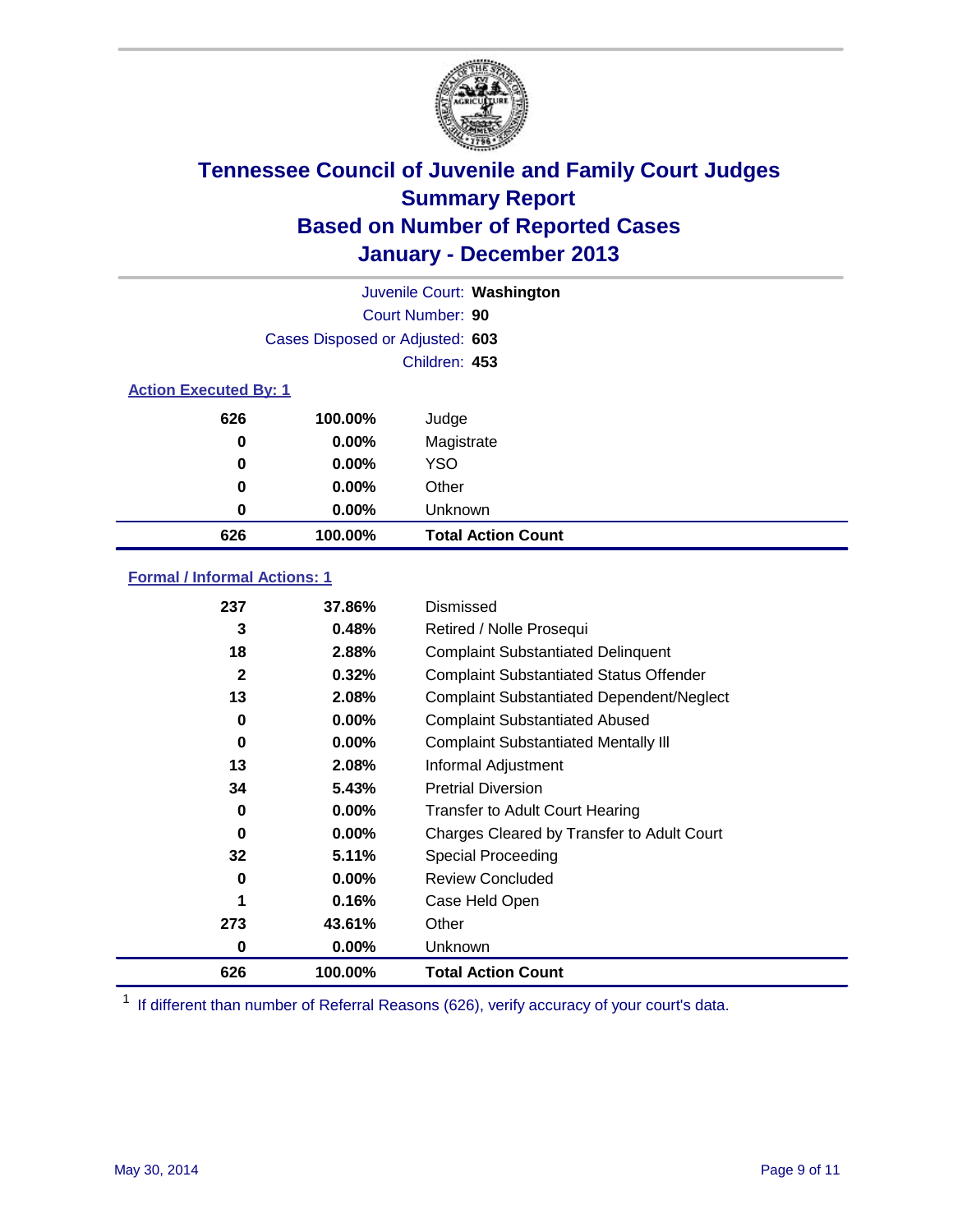

|                       |                                 | Juvenile Court: Washington                            |
|-----------------------|---------------------------------|-------------------------------------------------------|
|                       |                                 | Court Number: 90                                      |
|                       | Cases Disposed or Adjusted: 603 |                                                       |
|                       |                                 | Children: 453                                         |
| <b>Case Outcomes:</b> |                                 | There can be multiple outcomes for one child or case. |
| 223                   | 28.74%                          | Case Dismissed                                        |
| 4                     | 0.52%                           | Case Retired or Nolle Prosequi                        |
| 0                     | $0.00\%$                        | Warned / Counseled                                    |
| 1                     | 0.13%                           | Held Open For Review                                  |
| 41                    | 5.28%                           | Supervision / Probation to Juvenile Court             |
| 0                     | 0.00%                           | <b>Probation to Parents</b>                           |
| 0                     | 0.00%                           | Referral to Another Entity for Supervision / Service  |
| 7                     | 0.90%                           | Referred for Mental Health Counseling                 |
| 20                    | 2.58%                           | Referred for Alcohol and Drug Counseling              |
| 0                     | $0.00\%$                        | Referred to Alternative School                        |
| 0                     | 0.00%                           | Referred to Private Child Agency                      |
| 87                    | 11.21%                          | Referred to Defensive Driving School                  |
| 0                     | 0.00%                           | Referred to Alcohol Safety School                     |
| 0                     | 0.00%                           | Referred to Juvenile Court Education-Based Program    |
| 0                     | $0.00\%$                        | Driver's License Held Informally                      |
| 0                     | 0.00%                           | <b>Voluntary Placement with DMHMR</b>                 |
| 1                     | 0.13%                           | <b>Private Mental Health Placement</b>                |
| 0                     | 0.00%                           | <b>Private MR Placement</b>                           |
| 0                     | 0.00%                           | Placement with City/County Agency/Facility            |
| 0                     | 0.00%                           | Placement with Relative / Other Individual            |
| 40                    | 5.15%                           | Fine                                                  |
| 40                    | 5.15%                           | <b>Public Service</b>                                 |
| 1                     | 0.13%                           | Restitution                                           |
| 0                     | 0.00%                           | <b>Runaway Returned</b>                               |
| 0                     | 0.00%                           | No Contact Order                                      |
| U                     | 0.00%                           | Injunction Other than No Contact Order                |
| 10                    | 1.29%                           | <b>House Arrest</b>                                   |
| 0                     | 0.00%                           | <b>Court Defined Curfew</b>                           |
| 6                     | 0.77%                           | Dismissed from Informal Adjustment                    |
| 28                    | 3.61%                           | <b>Dismissed from Pretrial Diversion</b>              |
| 27                    | 3.48%                           | Released from Probation                               |
| 0                     | $0.00\%$                        | <b>Transferred to Adult Court</b>                     |
| 0                     | $0.00\%$                        | <b>DMHMR Involuntary Commitment</b>                   |